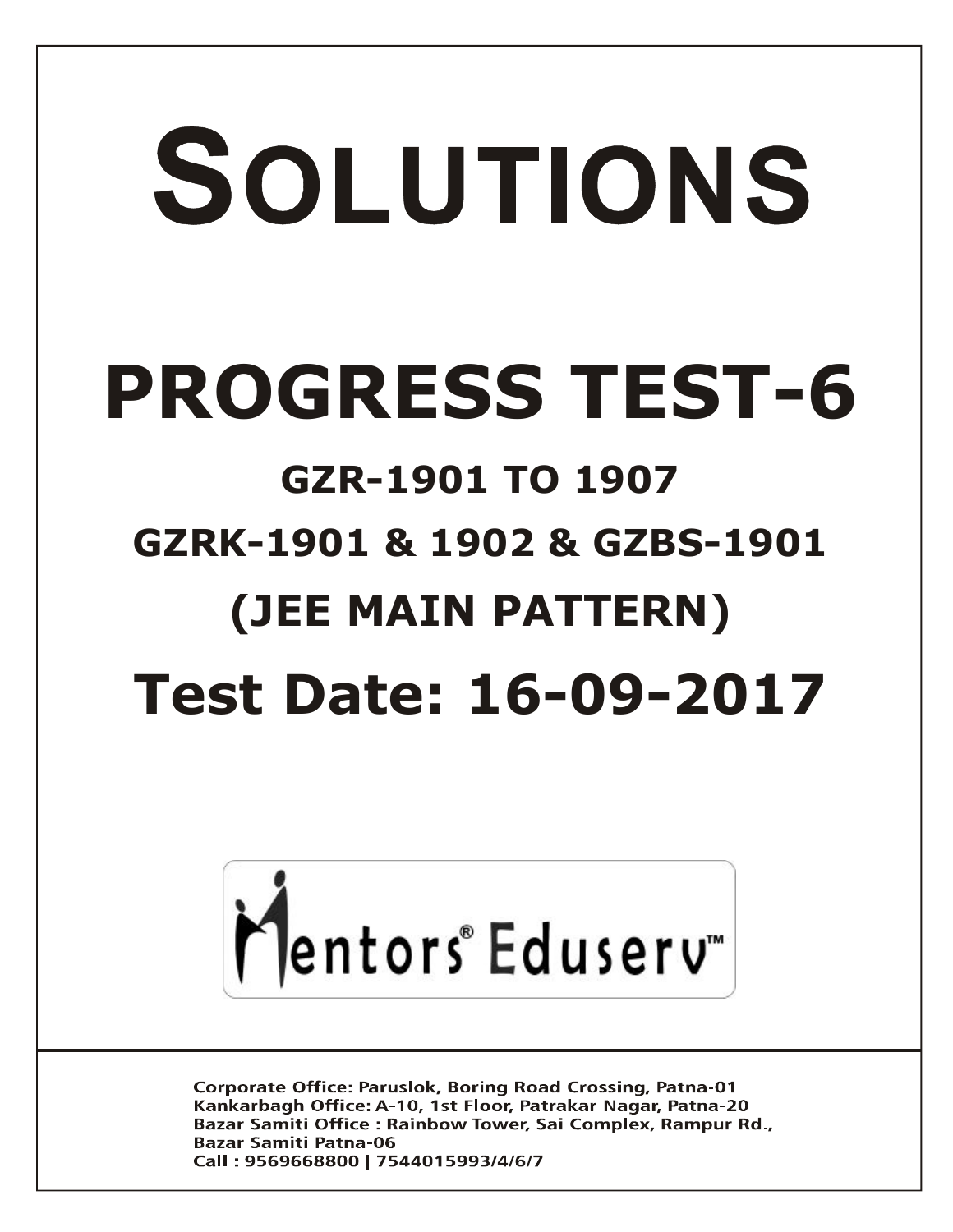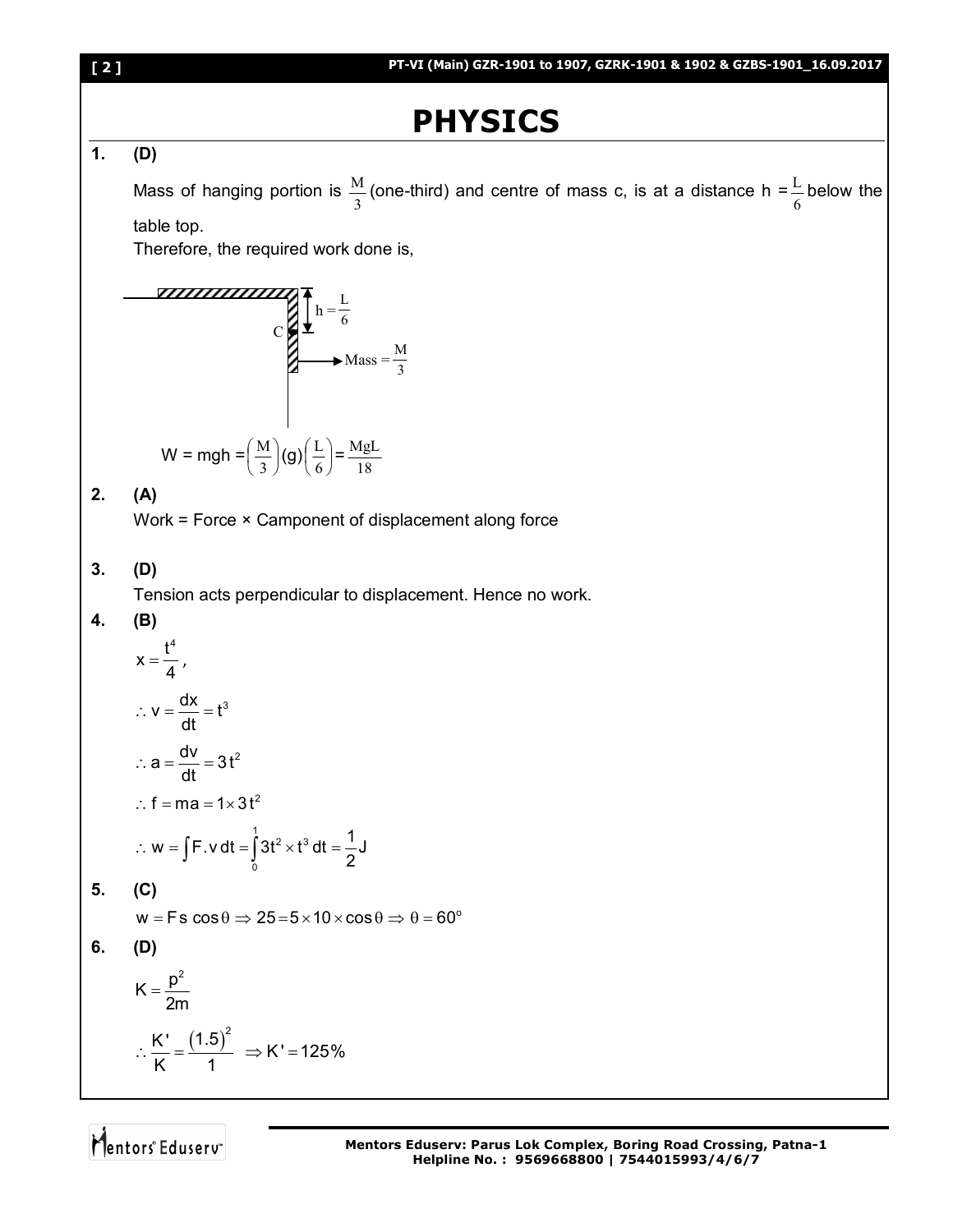# **7. (B)**

$$
\vec{s} = \hat{i} + \hat{j}
$$

$$
\therefore w = \vec{F} \cdot \vec{s} = 8J
$$

From work – energy theorem

$$
8 = \frac{1}{2} \times 1 \times \left(v^2 - 2^2\right) \Rightarrow v = 4.5 \text{ m/s}
$$

**8. (A)**

For tangential forcé W.D. against gravity as well as friction is independent from path followed.

# **9. (B)**

Clearly 
$$
mgh \times 2 = Mg(H-h) \Rightarrow h = \frac{H}{3}
$$

$$
8 \quad v = \sqrt{2g\left(H - \frac{H}{3}\right)} = 2\sqrt{\frac{2H}{3}}
$$

**10. (B)**

$$
v = \frac{dt}{dt} = 2t + 2, \qquad ∴ vi = 6m/s \qquad vf = 10m/s
$$
  
∴ w =  $\frac{1}{2}$ m(v<sub>f</sub><sup>2</sup> - v<sub>i</sub><sup>2</sup>) = 64 J

**11. (D)**

$$
a = \frac{v - 0}{t_1}
$$
  
\n
$$
\therefore F = \frac{mv}{t_1}
$$
  
\n
$$
\therefore W = \frac{mv}{t_1} \times \frac{1}{2} \cdot \frac{v}{t_1} \cdot t^2 = \frac{1}{2} \frac{mv^2}{t_1^2} \times t^2
$$
  
\nAlso  $s = 0 + \frac{1}{2} \left(\frac{v}{t_1}\right) t^2$ 

**12. (A)**

Displacement = Area = 50 m (using similar angle trianyle) Force = mass  $\times$  acceleration = mass  $\times$  slope = 6 N  $\therefore w = 6 \times 50 = 300 \text{ J}$ 

**13. (B)**

$$
\vec{F} = 30 \left( \frac{\hat{i} + \hat{j} + \hat{k}}{\sqrt{3}} \right) = 10\sqrt{3} \left( \hat{i} + \hat{j} + \hat{k} \right)
$$
  

$$
\vec{S} = \vec{r}_2 - \vec{r}_1 = \hat{i} + 2\hat{k}
$$
  

$$
\therefore w = \vec{F} \cdot \vec{s} = 10\sqrt{3} (1 + 2) = 30\sqrt{3} J
$$

**Mentors Eduserv: Parus Lok Complex, Boring Road Crossing, Patna-1 Helpline No. : 9569668800 | 7544015993/4/6/7**

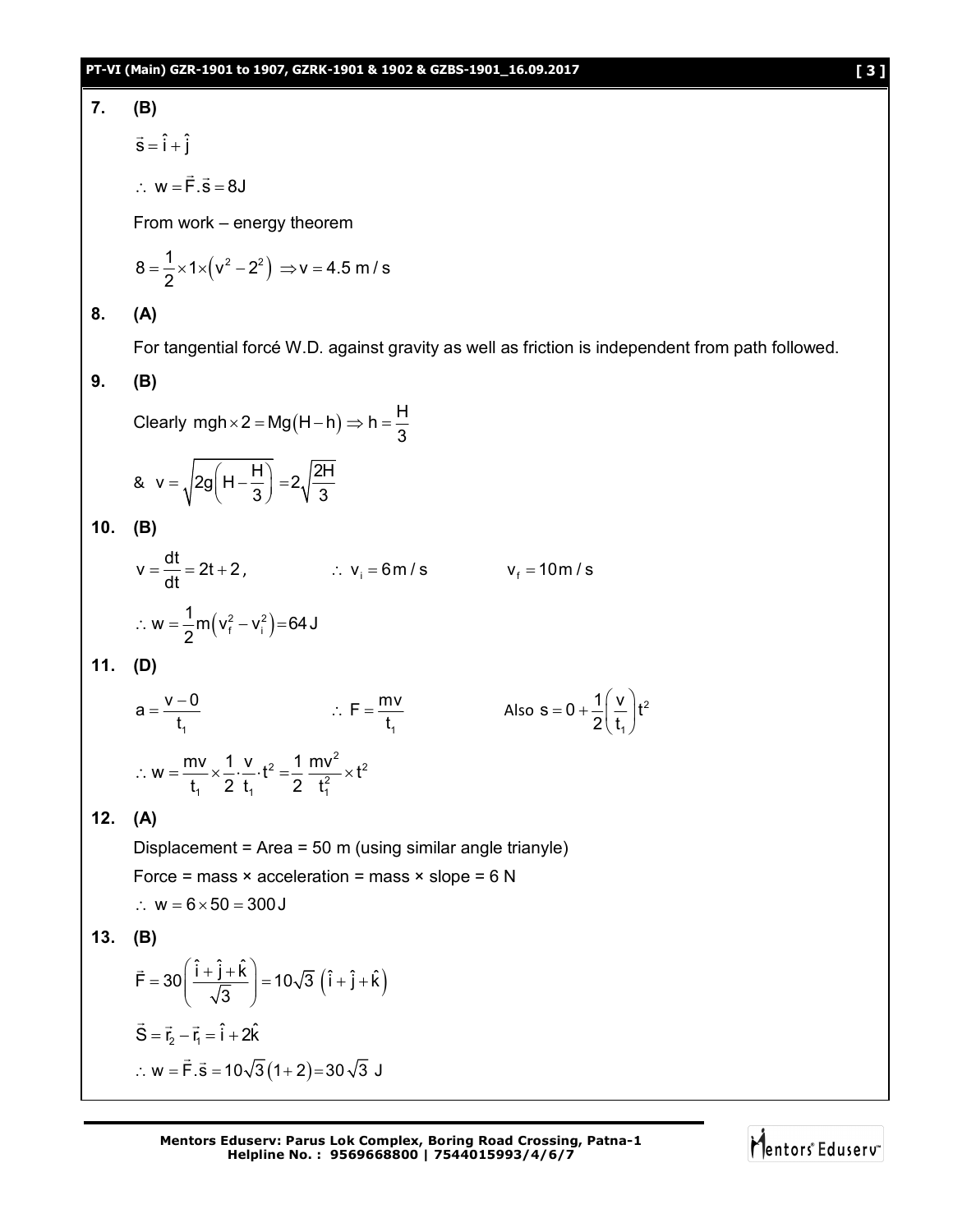## **[ 4 ] PT-VI (Main) GZR-1901 to 1907, GZRK-1901 & 1902 & GZBS-1901\_16.09.2017**

**14. (D)** <sup>2</sup> 1 1 <sup>2</sup> w k x y k x 2 2 **15. (B)** f<sup>r</sup> = mg sin Work done by fr = – mg sin cos vt = – 2 mg sin 2 (v ×t) **16. (B)** Clearly 3 1 10 v 10 v 2 2 3 5 5 3 2 5 w rad / sec 2 3 **17. (C)** 2 o o 50sin 30 2 10 70 50sin30 t 7sec 10 **18. (C)** Component of velocity in vertical should be same. **19. (D)** From f.b.d. 8 3 0.35 40 **20. (A)** Resolve the applied force and get normal reaction and limiting friction **21. (C)** o o a gsing 45 g cos 45 **22. (A)** u v fr m 40 N f T 8 3 N

$$
\mu \times \frac{mv^2}{R} = mg \implies v = \sqrt{\frac{gR}{m}}
$$

 $\mu$ 

R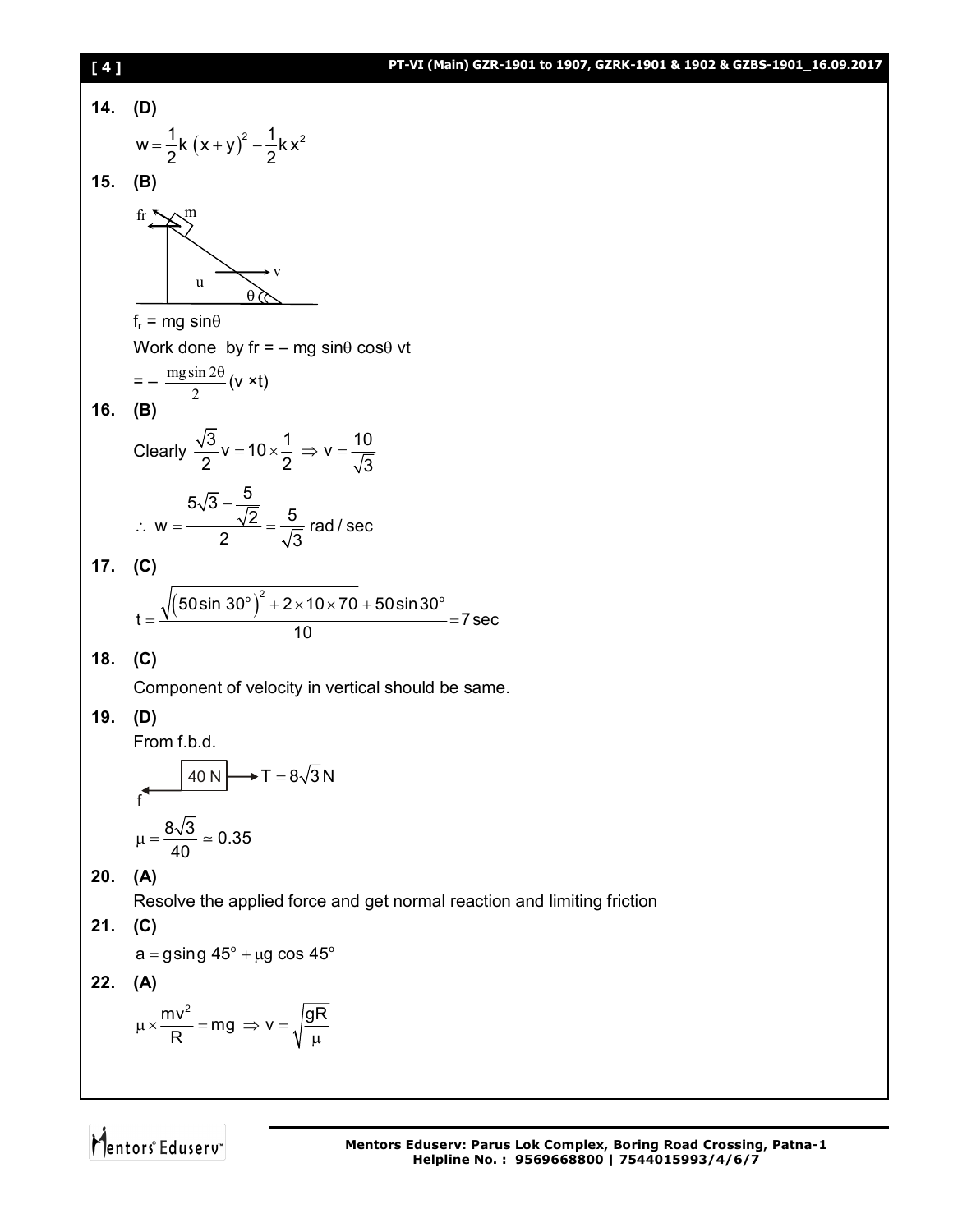## **PT-VI (Main) GZR-1901 to 1907, GZRK-1901 & 1902 & GZBS-1901\_16.09.2017 [ 5 ]**



Mentors Eduserv<sup>®</sup>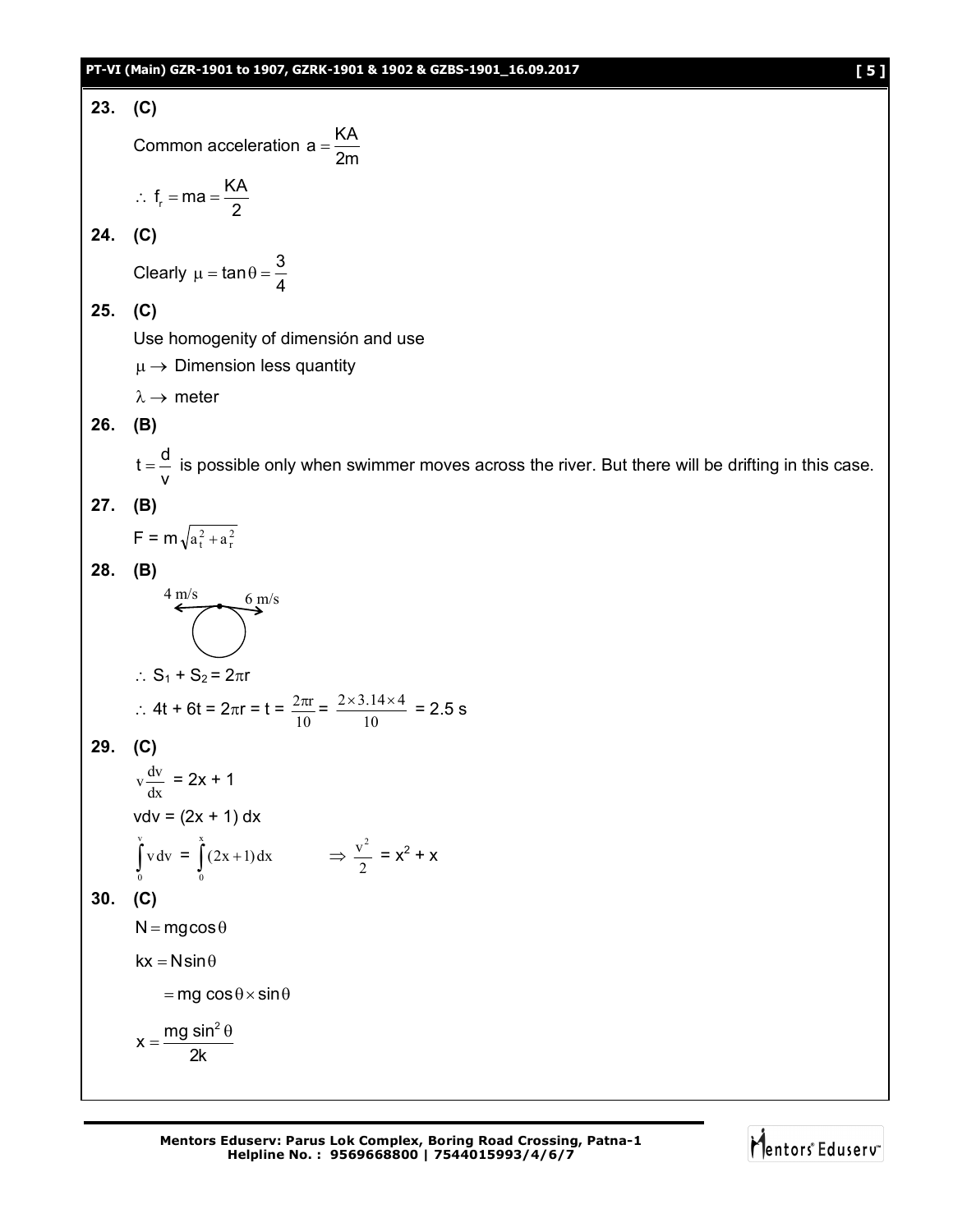| [6] | PT-VI (Main) GZR-1901 to 1907, GZRK-1901 & 1902 & GZBS-1901_16.09.2017 |
|-----|------------------------------------------------------------------------|
|     | <b>CHEMISTRY</b>                                                       |
| 31. | (B)                                                                    |
|     | Root mean square speed $= V$                                           |
|     | $\sqrt{\frac{3RT}{M}}$ = V                                             |
|     | Then $\frac{3RT}{M} = V^2$                                             |
|     | $\frac{\frac{3RT_1}{M}}{\frac{3RT_2}{M}} = \frac{V^2}{x^2}$            |
|     | $\frac{140}{560} = \left(\frac{v}{x}\right)^2$                         |
|     | $\frac{v}{x} = \sqrt{\frac{1}{4}}$                                     |
|     | $x = 2V$                                                               |
| 32. | (C)                                                                    |
| 33. | (B)                                                                    |
|     | $T_1 < T_2 < T_3$                                                      |
| 34. | (B)                                                                    |
|     | $V_{t^0} = V_0 + \frac{tV_0}{273}$                                     |
|     | $V_{_{40^{\circ}}} = V_0 + \frac{40 V_0}{273}$                         |
|     | $V_{41^0} = V_0 + \frac{41 V_0}{273}$                                  |
|     | $V_{41^0} - V_{40^0} = \frac{V_0}{273}$                                |
| 35. | (C)                                                                    |
|     | $\left(P+\frac{a}{V_m^2}\right)(V_m-b)=RT$                             |
|     | for $b = 0$ ,                                                          |
|     | $PV_m + \frac{a}{V_m} = RT$                                            |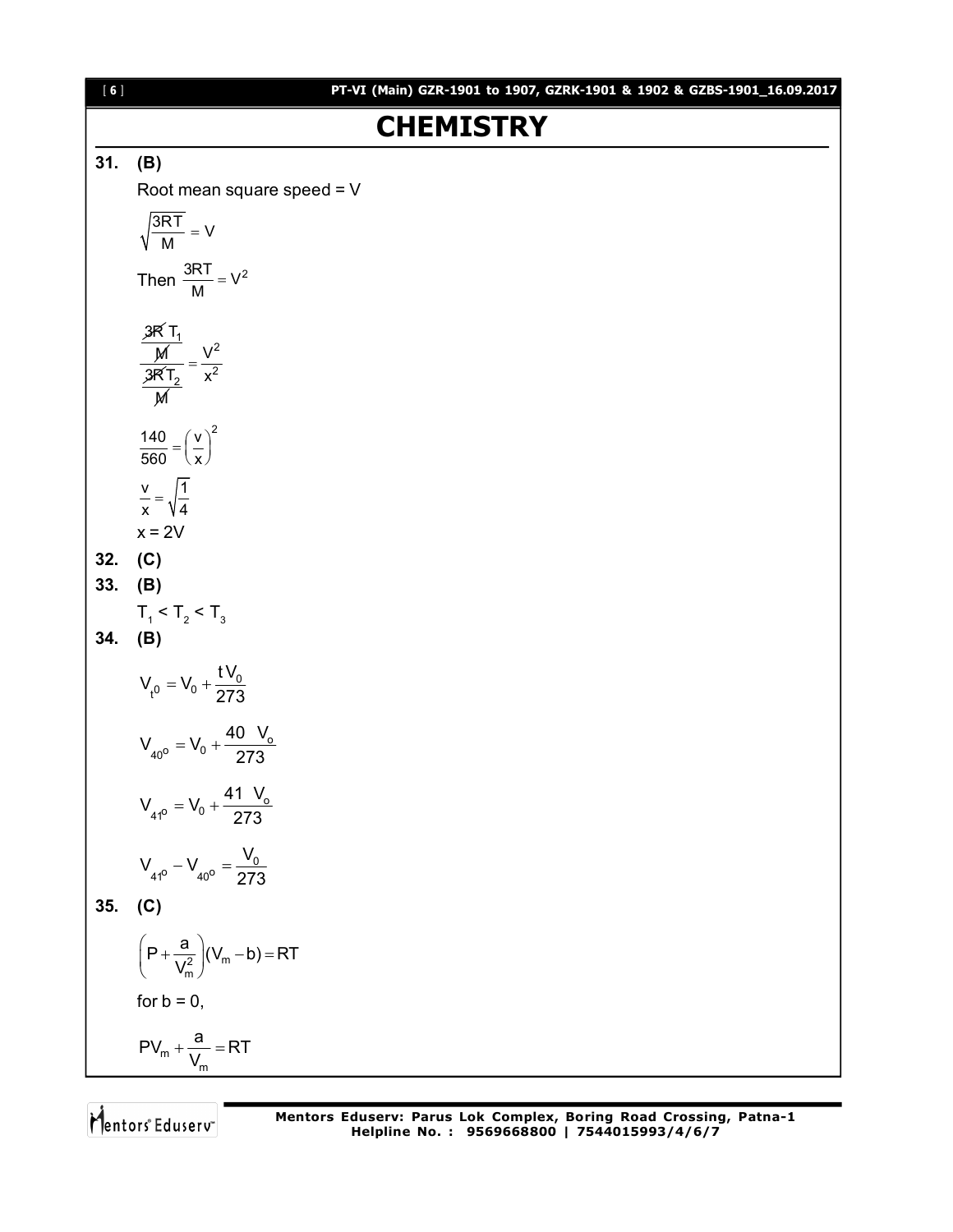## **PT-VI (Main) GZR-1901 to 1907, GZRK-1901 & 1902 & GZBS-1901\_16.09.2017** [ **7** ]

$$
PV_{m} = RT - \frac{a}{V_{m}}
$$
  
From graph,  
Slope = -a =  $\frac{21.6 - 20.1}{2 - 3}$   
 $\therefore$  a = 1.5  
36. (D)  
 $V_{n} = 2.18 \times 10^{8} \times \frac{Z}{n}$  cm/sec  
 $V_{n} \propto Z$ ;  $V_{n} = KZ$   
 $V_{n} = K \cdot \frac{1}{n}$   
37. (D)  
 $E\alpha \frac{1}{\lambda}$   
 $\lambda$  highest than E is minimum  
 $E_{s} - E_{4} < E_{s} - E_{3} < E_{s} - E_{2} < E_{s} - E_{1}$   
38. (C)  
Higher (n + 1) means higher energy.  
39. (A)  
0.5 =  $\frac{0.4 \times V \times 2 + 50 \times 0.3}{50 + V}$   
 $V = 33.33$  ml  
40. (D)  
Let the water added is V ml  
16 × 0.5 = (16 + v) × 0.2  
40 = 16 + V  
 $V = 24$  ml.

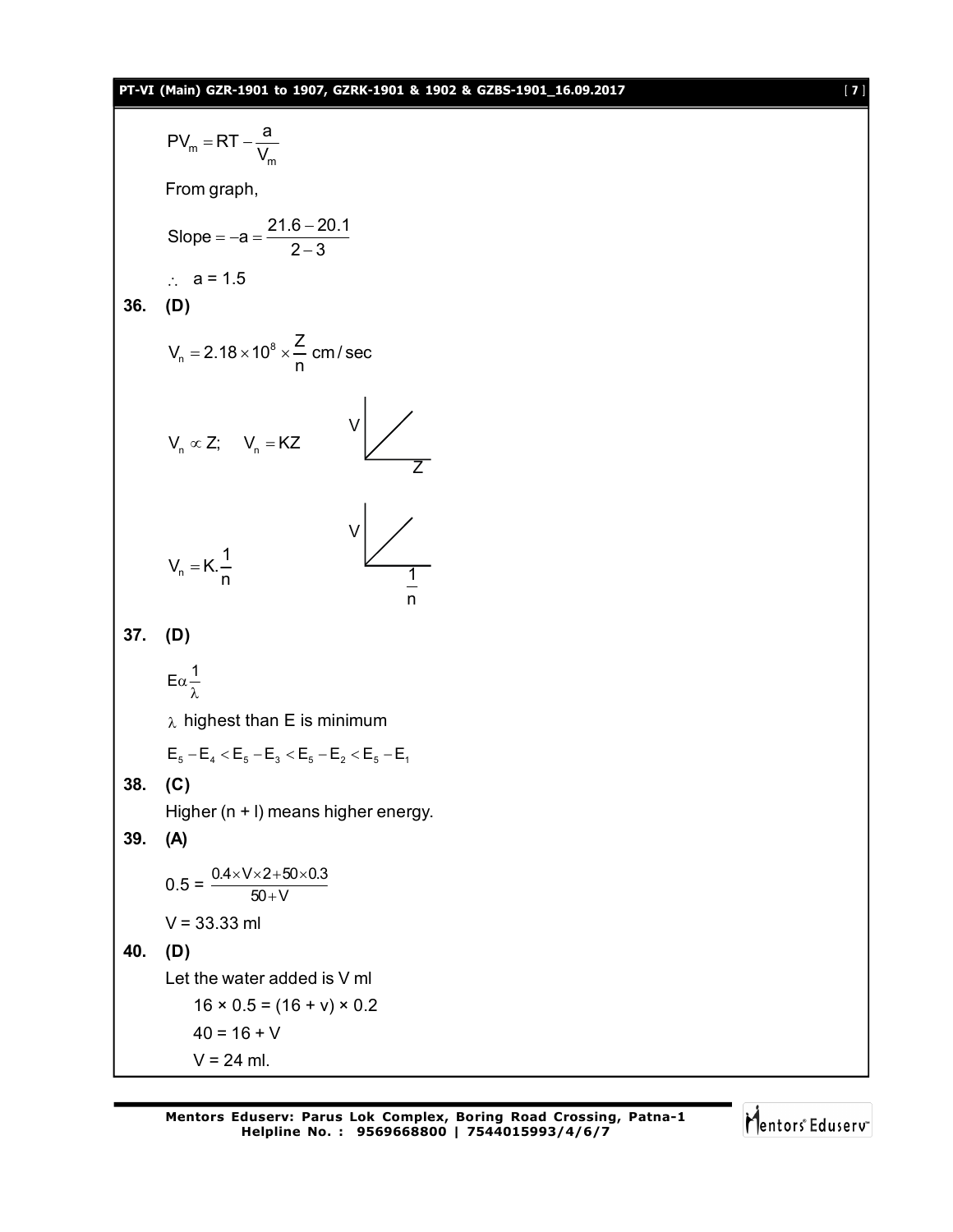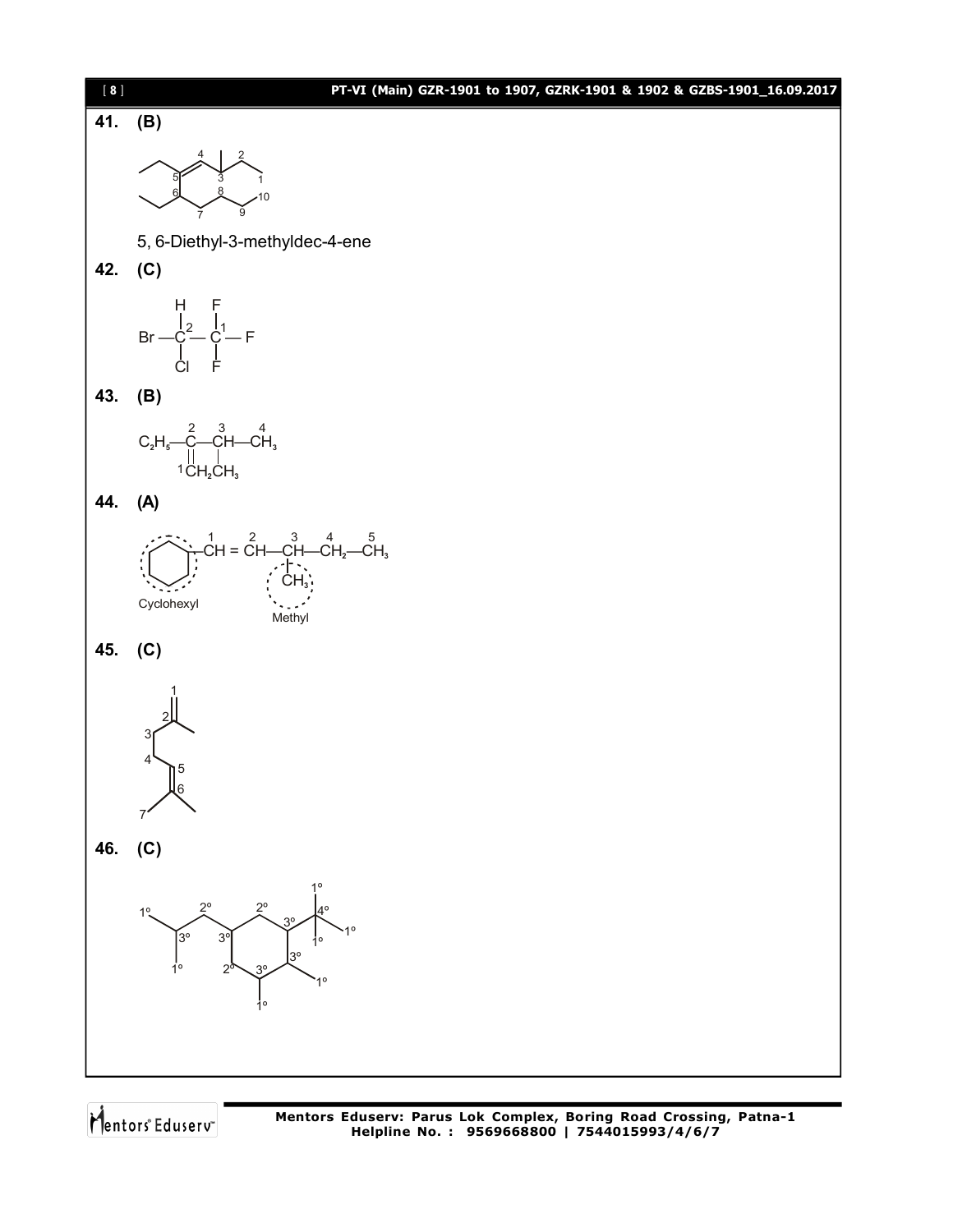



**48. (C)**



**49. (B)**



**50. (C)**



**51. (B)**

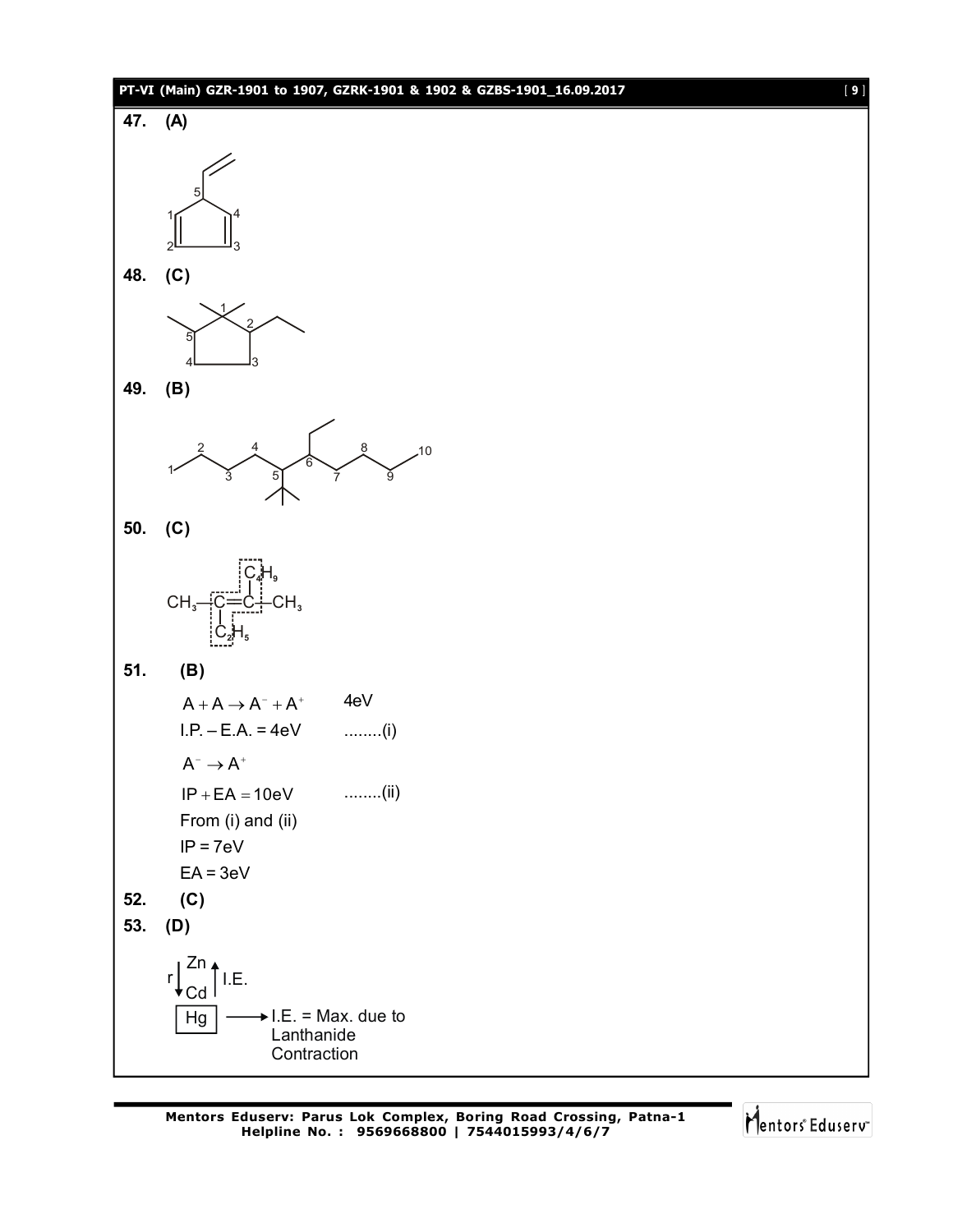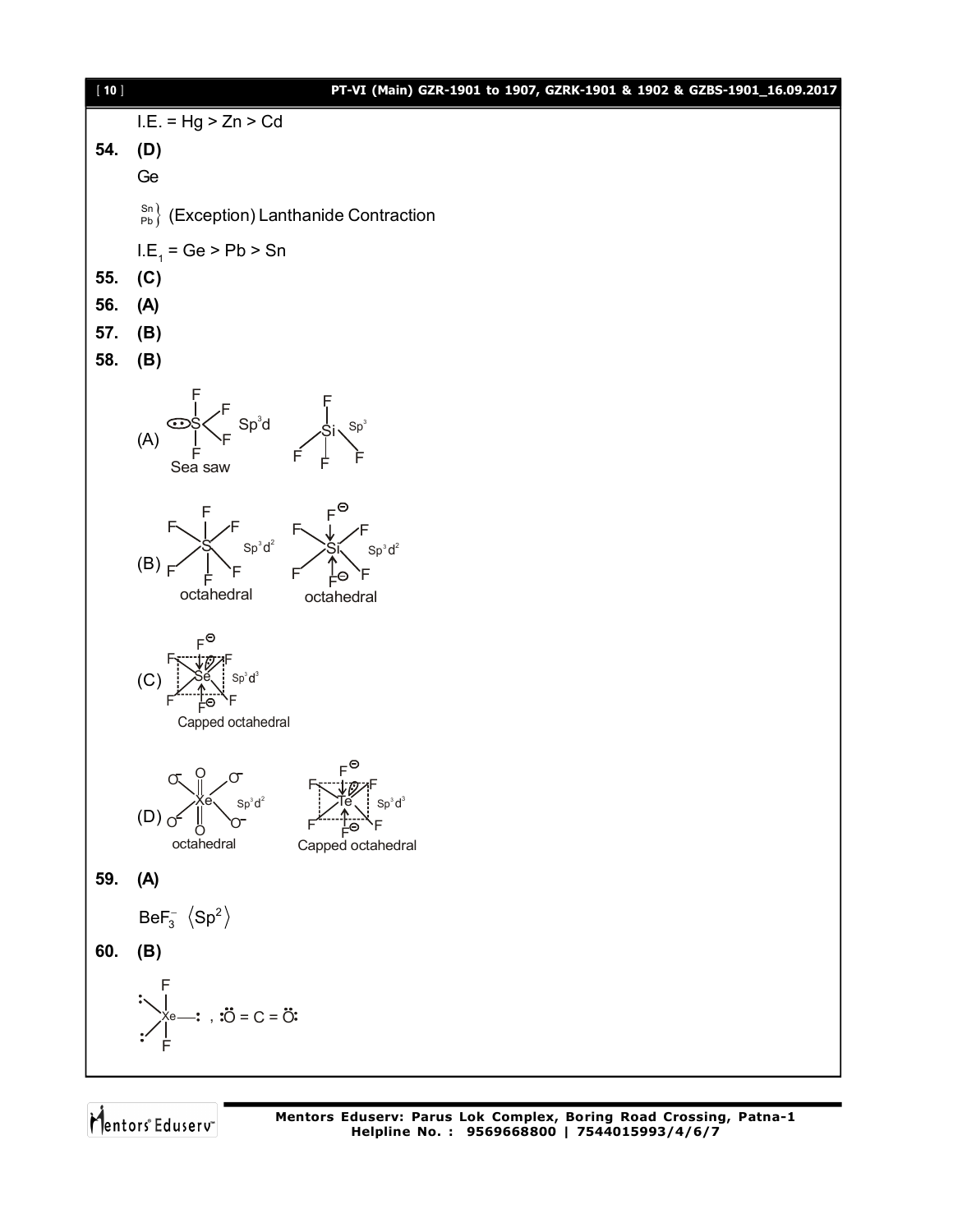#### **PT-VI (Main) GZR-1901 to 1907, GZRK-1901 & 1902 & GZBS-1901\_16.09.2017** [ **11** ]

# **MATHEMATICS**

**61. (A)**  $x = \frac{1}{1^4} + \frac{1}{2^4} + \frac{1}{5^4} + \dots$  to  $1^4$   $3^4$   $5^4$  $=\frac{1}{44} + \frac{1}{64} + \frac{1}{44} + \dots$  to  $\infty$  $\frac{1}{14} + \frac{1}{24} + \frac{1}{34} + \dots$  to  $\infty$   $-\left(\frac{1}{24} + \frac{1}{44} + \dots \right)$  to  $1^4$   $2^4$   $3^4$   $1^2$   $2^4$   $4^2$  $=\left(\frac{1}{1^4}+\frac{1}{2^4}+\frac{1}{3^4}+\dots 10\infty\right)-\left(\frac{1}{2^4}+\frac{1}{4^4}+\dots 10\infty\right)$  $4$   $1$   $(1$   $1$   $1$   $1$   $\frac{1}{2}$   $4$   $1$   $\frac{1}{2}$  $\frac{1}{16}$  $\left(\frac{1}{14} + \frac{1}{24} + \frac{1}{34} + \dots \text{to } \infty\right) = \frac{\pi^4}{90} - \frac{1}{16} \cdot \frac{\pi^5}{6}$  $90$  16 $\binom{1^4}{2^4}$   $3^4$  ,  $90$  16  $90$  $=\frac{\pi^4}{90}-\frac{1}{16}\left(\frac{1}{1^4}+\frac{1}{2^4}+\frac{1}{3^4}+\dots\text{ to } \infty\right)=\frac{\pi^4}{90}-\frac{1}{16}\cdot\frac{\pi^4}{90}=\frac{\pi^4}{96}$ 96  $\pi$ **62. (A) 63. (B)** Here  $2 \sin \frac{\pi + p}{2} \cdot \cos \frac{\pi}{2} = a$ ,  $2 \sin \frac{\pi + p}{2} \cdot \sin \frac{p - \pi}{2} = b$  $\frac{\alpha+\beta}{2}$ .cos  $\frac{\alpha-\beta}{2}$  = a, 2 sin  $\frac{\alpha+\beta}{2}$ . sin  $\frac{\beta-\alpha}{2}$  = t Now, divide and get the value **64. (B)**  $\sin n\theta = b_0 + b_1 \sin \theta + b_2 \sin^2 \theta + \dots$ This is possible when n is an odd integer. Put  $\theta = 0$  to get  $b_0$ . After differentiating w.r.t.  $\theta$ , put  $\theta = 0$  to get  $b_1$ . **65. (A) 66. (A)** As the points are in order, the are  $\begin{bmatrix} 1 & 4 & 1 \\ 2 & 3 & 6 \\ 3 & 2 & 1 \end{bmatrix} + \begin{bmatrix} 3 & 6 \\ 2 & 1 \end{bmatrix} + \begin{bmatrix} -5 & 1 \\ 2 & 3 \end{bmatrix} + \begin{bmatrix} -3 & -3 \\ 2 & 3 \end{bmatrix} - \begin{bmatrix} -3 & 0 \\ 3 & 2 \end{bmatrix} = 30$  unit<sup>2</sup> 2 ||3 6| |-5 1| |-3 -3| |-3 0||4 1|  $\begin{bmatrix} 4 & 1 \end{bmatrix}$   $\begin{bmatrix} 3 & 6 \end{bmatrix}$   $\begin{bmatrix} -5 & 1 \end{bmatrix}$   $\begin{bmatrix} -3 & -3 \end{bmatrix}$   $\begin{bmatrix} -3 & 0 \end{bmatrix}$  $=$  $\frac{1}{2}$  $\begin{vmatrix} 3 & 6 \\ 1 & -5 & 1 \end{vmatrix}$  +  $\begin{vmatrix} -3 & -3 \\ -3 & -1 \end{vmatrix}$  +  $\begin{vmatrix} -3 & 0 \\ -3 & 0 \end{vmatrix}$  4  $\begin{vmatrix} 1 \\ 4 \end{vmatrix}$  = 3 **67. (A) 68. (D)**  $tan(180^\circ - \theta) = slope of AB = -3$  $\therefore$  tan  $\theta = 3$  $\therefore \quad \frac{OC}{AC} = \tan \theta, \frac{OC}{BC} = \cot \theta$  $AC$  BC  $=$  tan  $\theta$ ,  $\frac{88}{100}$  = cot  $\theta$  $\frac{BC}{10} = \frac{\tan \theta}{10} = \tan^2 \theta = 9$ AC cot  $\Rightarrow \frac{BC}{AC} = \frac{\tan \theta}{\cos \theta} = \tan^2 \theta = 9$  $\theta$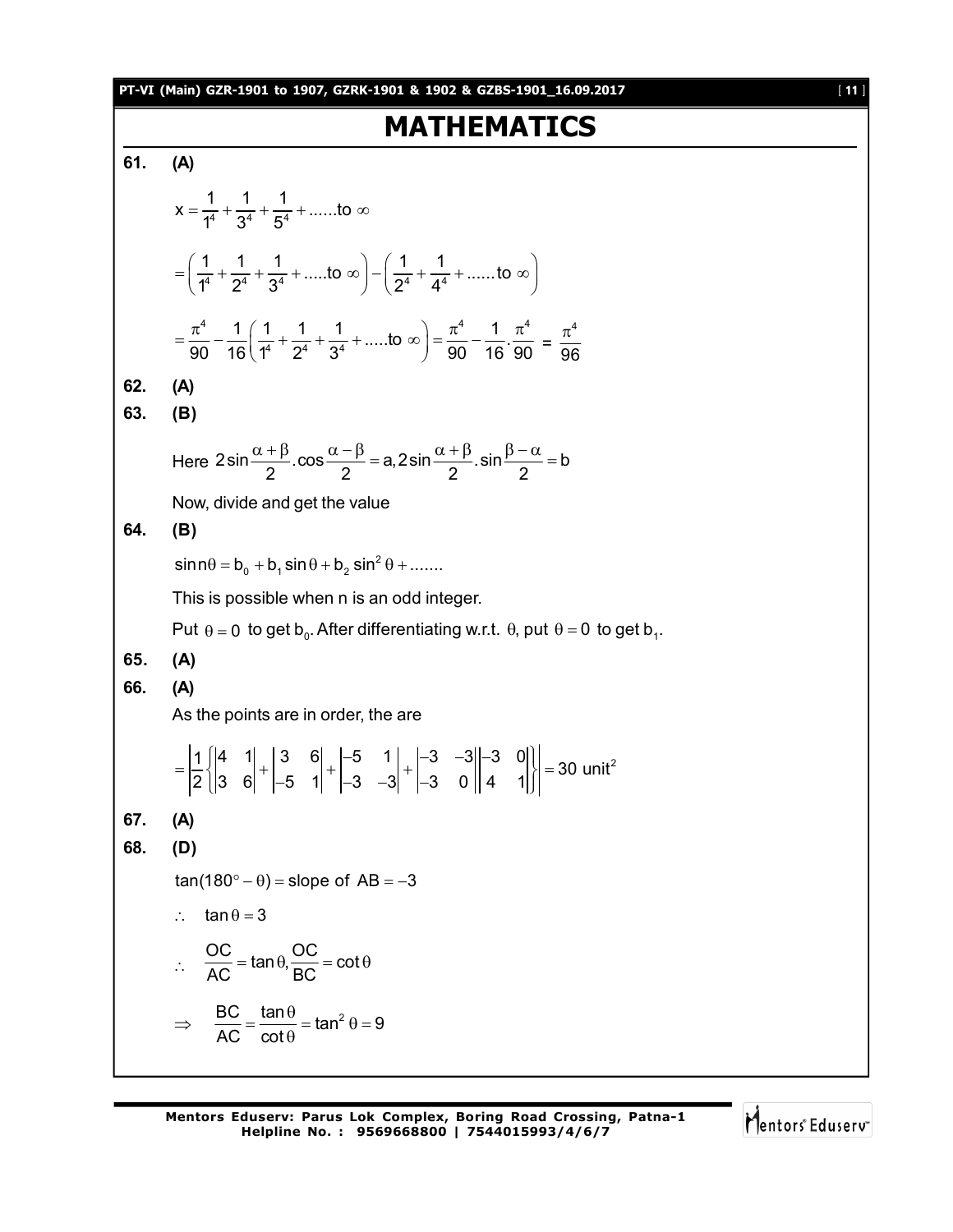| $[12]$ | PT-VI (Main) GZR-1901 to 1907, GZRK-1901 & 1902 & GZBS-1901_16.09.2017                                                                                                                                                                                                                                           |
|--------|------------------------------------------------------------------------------------------------------------------------------------------------------------------------------------------------------------------------------------------------------------------------------------------------------------------|
| 69.    | (D)                                                                                                                                                                                                                                                                                                              |
|        | $ x  \left( \frac{1+ x }{x^2 + x + 1} \right) \le 0 \Rightarrow x = 0$                                                                                                                                                                                                                                           |
| 70.    | (C)                                                                                                                                                                                                                                                                                                              |
| 71.    | (C)                                                                                                                                                                                                                                                                                                              |
|        | For internal point $p(2, 8)$ 4 + 64 - 4 + 32 - p < 0 $\Rightarrow$ p > 96 and x intercept = 2 $\sqrt{1+p}$ therefore<br>$1 + p > 0$                                                                                                                                                                              |
|        | $\Rightarrow$ p > -1 and y intercept = 2 $\sqrt{4+p}$ $\Rightarrow$ p > -4                                                                                                                                                                                                                                       |
|        | Combining the above conditions on p we get $p > 96$ i.e. $p \in (96, \infty)$                                                                                                                                                                                                                                    |
| 72.    | (A)                                                                                                                                                                                                                                                                                                              |
|        | Let d be the distance between the centres of two circles of radii $r_1$ and $r_2$ .                                                                                                                                                                                                                              |
|        | These circle intersect at two distinct points if $ r_1 - r_2  < d < r_1 + r_2$                                                                                                                                                                                                                                   |
|        | Here, the radii of the two circles are r and 3 and distance between the centres is 5.                                                                                                                                                                                                                            |
|        | centres is 5.                                                                                                                                                                                                                                                                                                    |
|        | Thus, $ r-3  < 5 < r+3 \implies -2 < r < 8$ and $r > 2 \implies 2 < r < 8$ .                                                                                                                                                                                                                                     |
| 73.    | (C)                                                                                                                                                                                                                                                                                                              |
|        | The cosine formula applied to triangle $Q_1OQ_2$ gives $\cos \angle Q_2OQ_1 = \frac{OQ_1^2 + OQ_2^2 - Q_1Q_2^2}{2 \cdot OQ_1 \cdot OQ_2}$                                                                                                                                                                        |
|        | $=\frac{(x_1-0)^2+(y_1-0)^2+(x_2-0)^2+(y_2-0)^2-[(x_1-x_2)^2+(y_1-y_2)^2]}{2\cdot OQ_1\cdot OQ_2} = \frac{2(x_1x_2)+2(y_1y_2)}{2\cdot OQ_1\cdot OQ_2}$                                                                                                                                                           |
|        | $OQ_1 \cdot OQ_2 \cos \angle Q_1 OQ_2 = x_1x_2 + y_1y_2$                                                                                                                                                                                                                                                         |
| 74.    | (A)                                                                                                                                                                                                                                                                                                              |
| 75.    | (D)                                                                                                                                                                                                                                                                                                              |
|        | The equation of the common chord of the circles $x^2 + y^2 - 4x - 4y = 0$ and $x^2 + y^2 = 16$ is $x + y$<br>= 4 which meets the circle $x^2 + y^2 = 16$ at points A(4, 0) and B(0, 4). Obviously OA $\perp$ OB.<br>Hence the common chord AB makes a right angle at the centre of the circle $x^2 + y^2 = 16$ . |
|        | Hence (D) is the correct answer.                                                                                                                                                                                                                                                                                 |
| 76.    | (D)                                                                                                                                                                                                                                                                                                              |
|        | It can be seen that the given points P(p, q), $C(\frac{p}{2},\frac{q}{2})$ and the origin are collinear which implies                                                                                                                                                                                            |
|        | that line OP where O is the origin is a diameter of the given circle. Therefore, equation of the<br>given circle is                                                                                                                                                                                              |
|        |                                                                                                                                                                                                                                                                                                                  |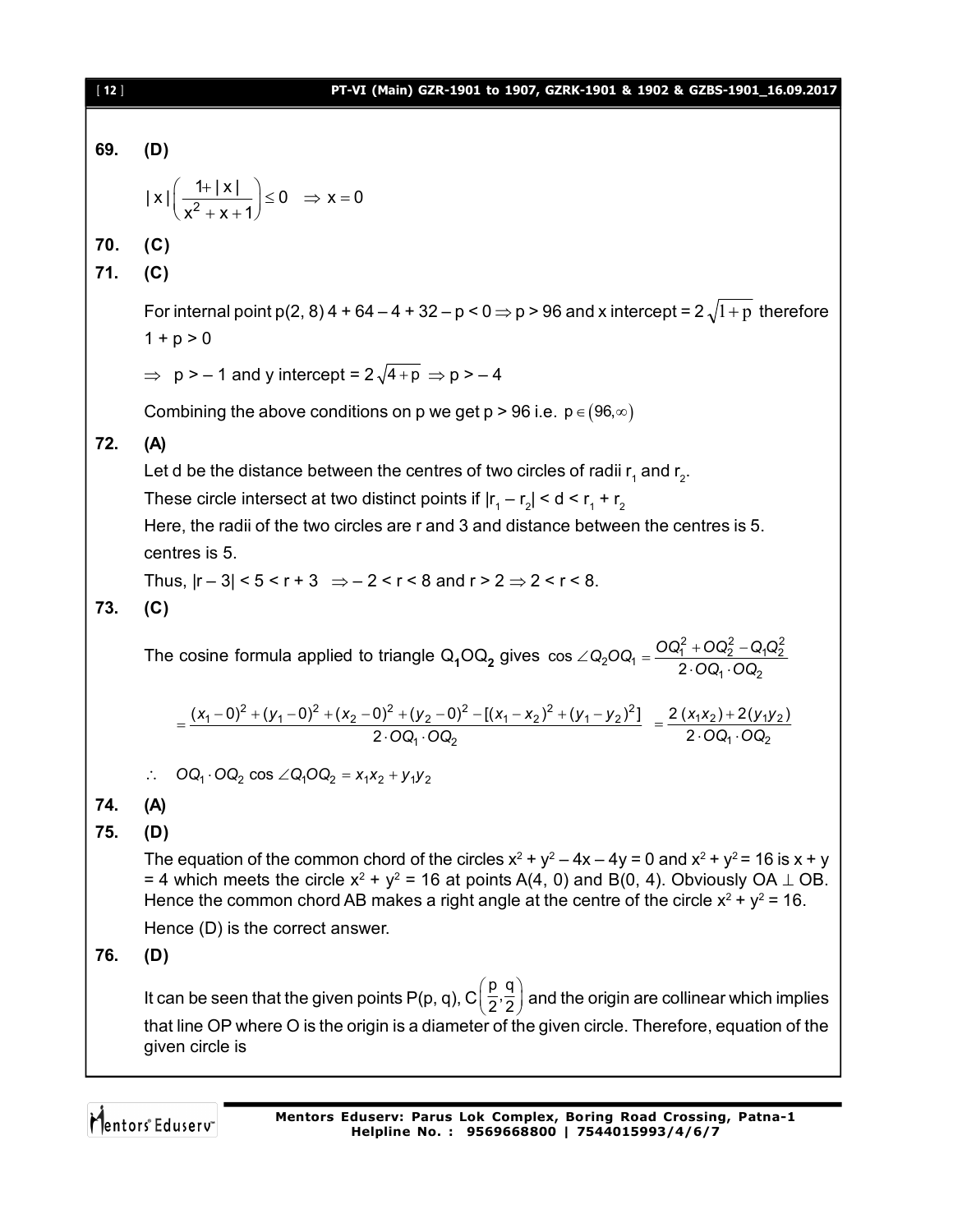### **PT-VI (Main) GZR-1901 to 1907, GZRK-1901 & 1902 & GZBS-1901\_16.09.2017** [ **13** ]

$$
x(x - p) + y(y - q) = 0
$$

i.e.  $x^2 + y^2 - px - qy = 0$ .......(1)

Let M(a, 0) be the mid-point of a chord AP (see fig.). Then, we have  $CM \perp AP$ 

i.e. slope of CM × slope of AP = -1 
$$
\Rightarrow \frac{\frac{q}{2}}{\frac{p}{2}-a} \times \frac{q}{p-a} = -1
$$

i.e.  $q^2 + (p - 2a)(p - a) = 0$ 

i.e. 
$$
2a^2 - 3pa + p^2 + q^2 = 0
$$
 ...... (2)

Equation (2) which is a quadratic equation in a shows that there will be two real and distinct values of a if the discriminant is > 0

i.e. if 
$$
(3p)^2 - 4 \times 2(p^2 + q^2) > 0
$$

i.e. if  $p^2 > 8q^2$ 

which is the desired result.

**Aliter.** Equation of the given circle is

$$
x^2 + y^2 - px - qy = 0 \dots (1)
$$



Equation of any line through  $P(p, q)$  can be written as

 $y - q = m(x - p)$  (where m is a variable)

i.e. 
$$
x = \frac{y + (mp - q)}{m}
$$
 ...... (2)

putting the value of x from equation (2) in equation (1) will give the ordinate of the intersection points of the line and the given circle as

$$
\left\{\frac{y+(mp-q)}{m}\right\}^2+y^2-p\left\{\frac{y+(mp-q)}{m}\right\}-qy=0
$$

i.e.  $\{y + (mp - q)\}^2 + m^2y^2 - mp\{y + (mp - q)\} - m^2qy = 0$ 

i.e. 
$$
(1 + m^2)y^2 + {2(mp - q) - mp - m^2q}y + (mp - q)^2 - mp(mp - q) = 0
$$

i.e. 
$$
(1 + m^2)y^2 + (pm - 2q - qm^2)y - q(mp - q) = 0
$$
 ......(3)

The above equation gives the Y coordinates of the intersection points of the chord and the given circle. According to the given condition, the mid-point of this intercept lies on the X-axis, therefore we have sum of the roots of equation  $(3) = 0$ 

i.e.  $\,rm pm-2q-qm^2=0$ 

i.e.  $qm^2-pm+2q=0......(4)$ 

The above equation shows that there will be two real and distinct values of m if  $p^2$  > 8q<sup>2</sup> which is the desired result.

Mentors Eduserv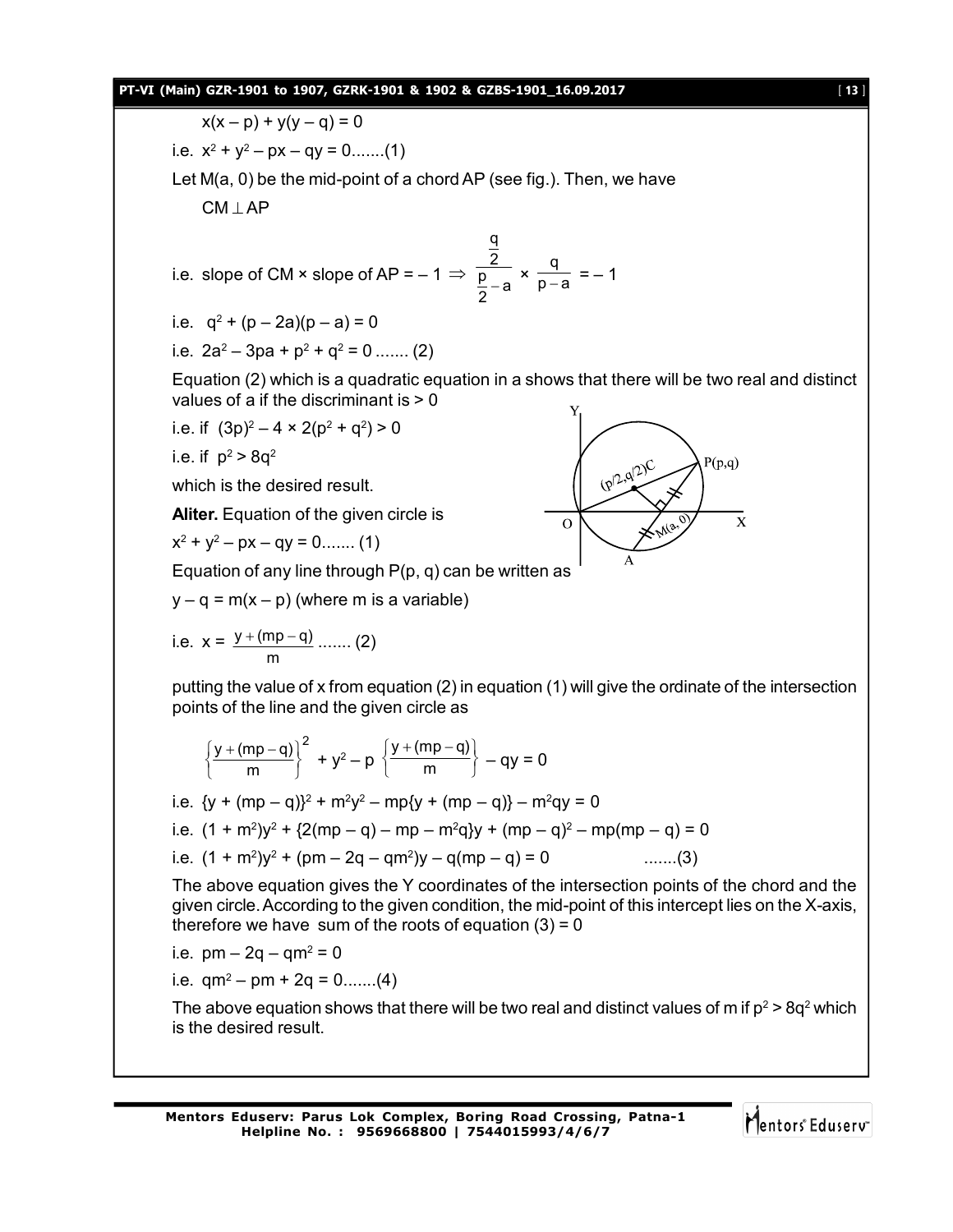| $[14]$ | PT-VI (Main) GZR-1901 to 1907, GZRK-1901 & 1902 & GZBS-1901_16.09.2017                                             |
|--------|--------------------------------------------------------------------------------------------------------------------|
| 77.    | (A)                                                                                                                |
|        | Homogenize the equation $3x^2 + 4xy - 4x(2x + y) + (2x + y)^2 = 0$ , now, coefficient of                           |
|        | $x^2$ + coefficient of $y^2$ = 0                                                                                   |
|        | Thus angle between lines is $\frac{\pi}{2}$                                                                        |
| 78.    | (A)                                                                                                                |
|        | $\ldots$ (i)                                                                                                       |
|        |                                                                                                                    |
|        | from equation (i) and (ii)                                                                                         |
|        | $S\left(1-\frac{1}{3}\right)=1+\frac{1}{3}+\frac{4}{3^2}+\frac{4}{3^3}$ $\infty$                                   |
|        | $S\left(\frac{2}{3}\right) = \frac{4}{3} + \frac{4}{9}\left(1 + \frac{1}{3} + \frac{1}{3^2} + \dots \infty\right)$ |
|        | $S\left(\frac{2}{3}\right) = 2 \implies S = 3$                                                                     |
| 79.    | (B)                                                                                                                |
|        | $a = 1 + 10 + 10^2 +  + 10^{54}$                                                                                   |
|        | $=\frac{10^{55}-1}{10-1}=\frac{10^{55}-1}{10^5-1}\times\frac{10^5-1}{10-1}=bc$                                     |
| 80.    | (A)                                                                                                                |
|        | $x = 1 + a + a2$ $\infty$                                                                                          |
|        | $x = \frac{1}{1-a} \Rightarrow 1-a = \frac{1}{x} \Rightarrow a = \frac{x-1}{x}$                                    |
|        |                                                                                                                    |
|        | $y = \frac{1}{1-b} \Rightarrow b = \frac{y-1}{v}$<br>(ii)                                                          |
|        | Given                                                                                                              |
|        | 1+ab + $a^2b^2$ $\infty = \frac{1}{1 - ab}$                                                                        |
|        |                                                                                                                    |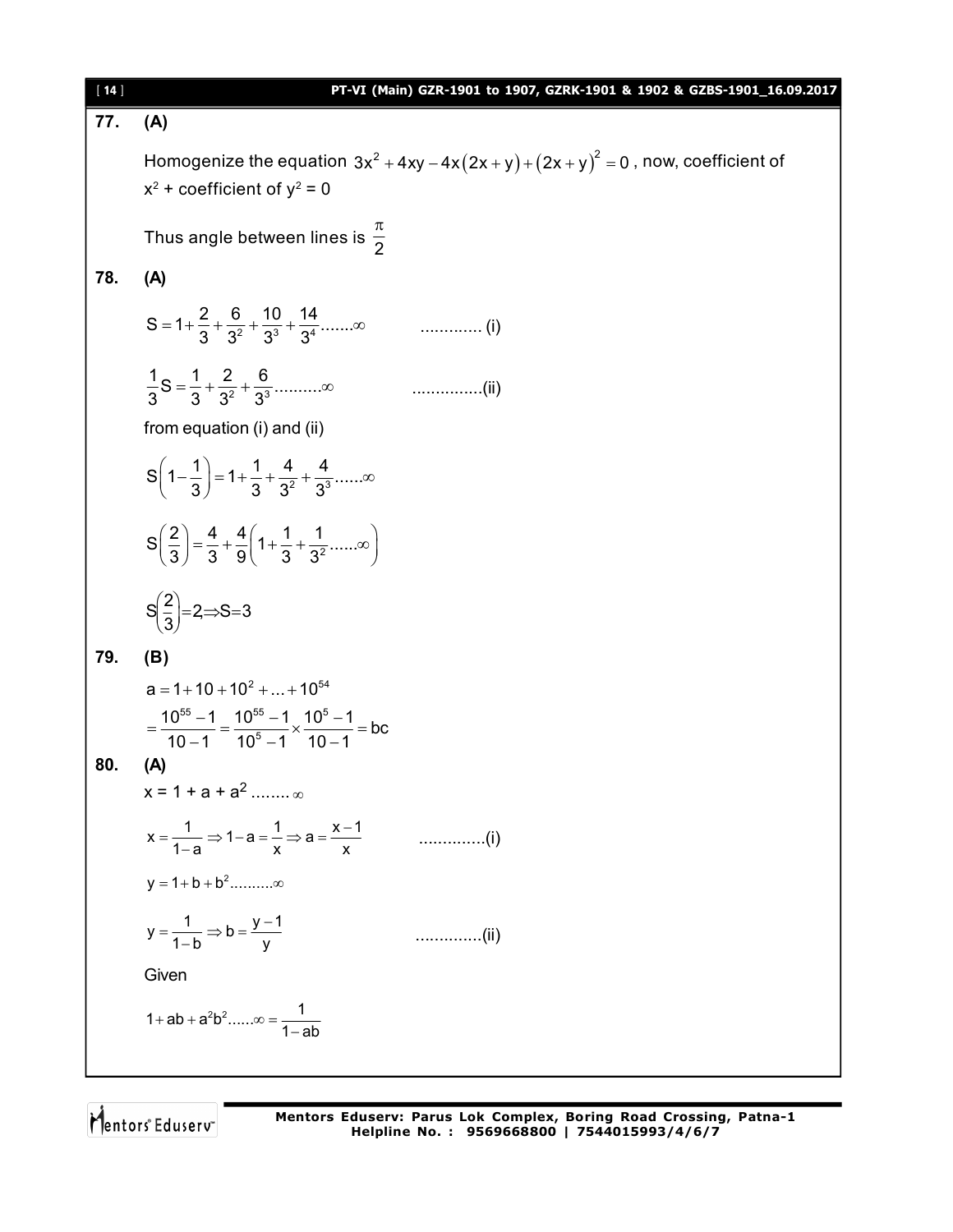# **PT-VI (Main) GZR-1901 to 1907, GZRK-1901 & 1902 & GZBS-1901\_16.09.2017** [ **15** ]

$$
\frac{1}{1-(x-1)(y-1)}
$$
  
\n
$$
= \frac{xy}{x+y-1}
$$
  
\n81. (C)  
\nIf a<sub>1</sub>, a<sub>2</sub>, a<sub>3</sub>,..... a<sub>n</sub> are in H.P.  
\n
$$
\frac{1}{a_1} \cdot \frac{1}{a_2} \cdot \frac{1}{a_3} \dots \frac{1}{a_n}
$$
 are in A.P.  
\n
$$
\frac{1}{a_2} - \frac{1}{a_1} = d
$$
 where d is common difference of A.P.  
\n⇒ a<sub>1</sub> - a<sub>2</sub> = a<sub>1</sub>a<sub>2</sub>d (i)  
\n
$$
\Rightarrow \frac{1}{a_3} - \frac{1}{a_2} = d \Rightarrow a_2 - a_3 = da_3a_2
$$
 (ii)  
\n
$$
\Rightarrow \frac{1}{a_n} - \frac{1}{a_{n-1}} = d \Rightarrow a_{n-1} - a_n = da_{n-1}a_n
$$
 (iii)  
\nadding all these equation  
\n
$$
(a_1 - a_2) + (a_2 - a_3) + (a_3 - a_4) + \dots + (a_{n-1} - a_n) = d(a_1a_2 + a_2a_3 + \dots + a_na_{n-1})
$$
  
\n
$$
a_1 - a_n = d(a_1a_2 + a_2a_3 + \dots + a_na_{n-1})
$$
  
\n
$$
(n-1)a_1a_n = (a_1a_2 + a_2a_3 + \dots + a_na_{n-1})
$$
  
\n
$$
(n-1)a_1a_n = (a_1a_2 + a_2a_3 + \dots + a_na_{n-1})
$$
  
\n82. (B)  
\nAs log2, log(2<sup>x</sup> - 1) and log (2<sup>x</sup> + 3) are in A.P.,  
\n2 log(2<sup>x</sup> - 1) = log 2 + log (2<sup>x</sup> + 3) ⇒ (2<sup>x</sup> - 1)<sup>2</sup> = 2 (2<sup>x</sup> + 3)  
\n⇒ 2<sup>2x</sup> - 4 × 2<sup>x</sup> - 5 = 0 ⇒ (2<sup>x</sup> - 5) = 0  
\nAs 2<sup>x</sup> cannot be negative, we get 2<sup>x</sup> = 5 or x =

Mentors<sup>e</sup> Eduserv<sup>-</sup>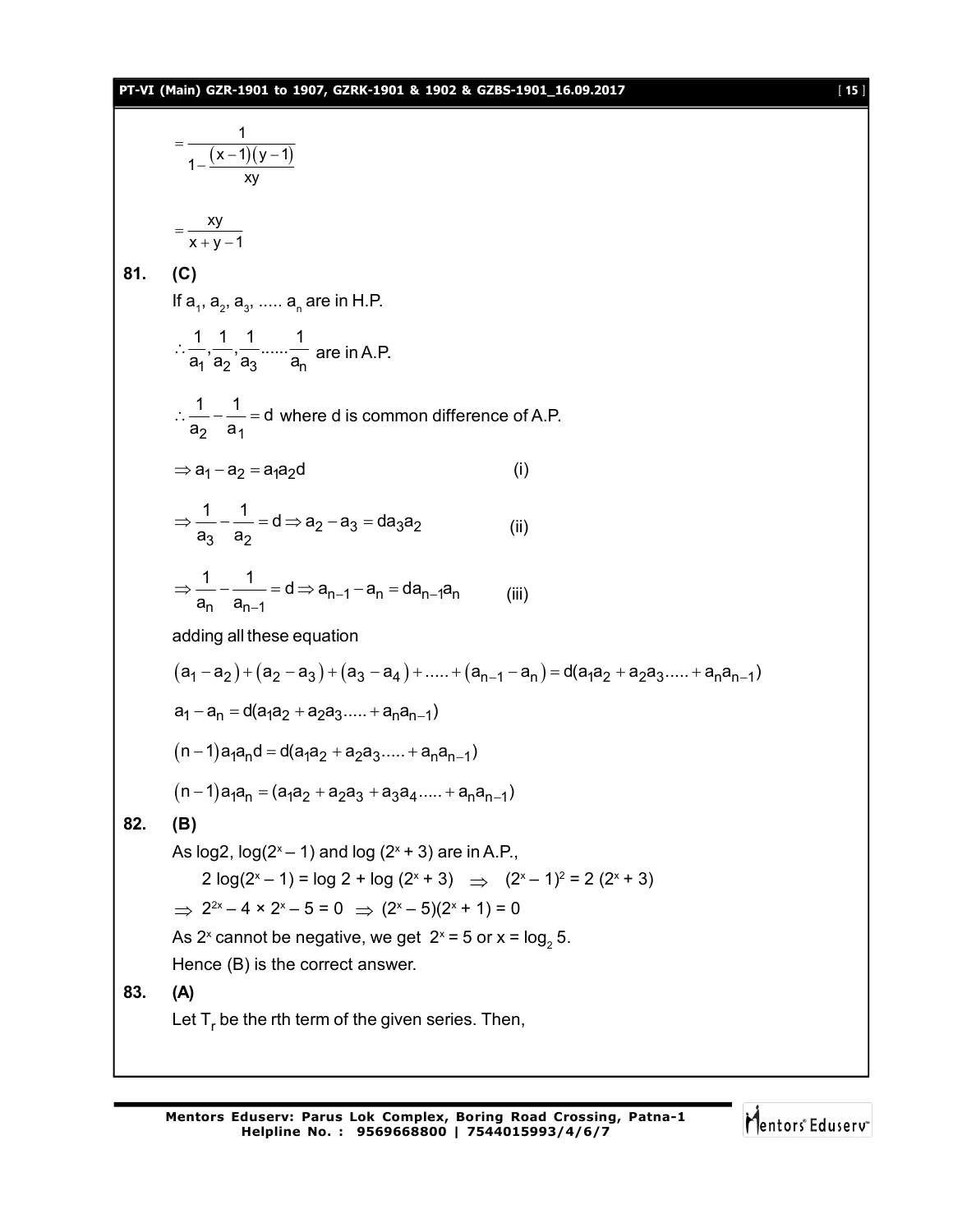## [ **16** ] **PT-VI (Main) GZR-1901 to 1907, GZRK-1901 & 1902 & GZBS-1901\_16.09.2017**

$$
T_{r} = \frac{2r+1}{1^{2} + 2^{2} + ... + r^{2}}
$$
\n
$$
= \frac{6(2r+1)}{(r)(r+1)(2r+1)}
$$
\n
$$
= 6\left(\frac{1}{r} - \frac{1}{r+1}\right)
$$
\nSo, sum is given by\n
$$
\sum_{r=1}^{50} T_{r} = 6\sum_{r=1}^{50} \left(\frac{1}{r} - \frac{1}{r+1}\right)
$$
\n
$$
= 6\left[\left(1 - \frac{1}{2}\right) + \left(\frac{1}{2} - \frac{1}{3}\right) + \left(\frac{1}{3} - \frac{1}{4}\right) + ... + \left(\frac{1}{50} - \frac{1}{51}\right)\right]
$$
\n
$$
= 6\left[1 - \frac{1}{51}\right]
$$
\n
$$
= \frac{100}{17}
$$
\n(D)

$$
m_1 + m_2 = \frac{-2h}{b}, m_1 m_2 = \frac{a}{b} \Rightarrow m + 4m = \frac{-10}{1} \Rightarrow m = -2
$$

and 
$$
m \times 4m = \frac{a}{1} \Rightarrow 4(-2)^2 = a \Rightarrow a = 16
$$

## **85. (B)**

**84. (D)**

The given circle  $x^2 + y^2 - 4x - 6y - 12 = 0$  has its centre at (2, 3) and radius equal to 5.

Let (h, k) be the coordinates of the centre of the required circle. Then, the point (h, k) divides the line joining  $(-1, -1)$  to  $(2, 3)$  in the ratio  $3:2$ , where 3 is the radius of the required circle. Thus, we have

$$
h = \frac{3 \times 2 + 2(-1)}{3 + 2} = \frac{4}{5}
$$
 and  $k = \frac{3 \times 3 + 2(-1)}{3 + 2} = \frac{7}{5}$ 

Hence, the equation of the required circle is

$$
\left(x-\frac{4}{5}\right)^2+\left(y-\frac{7}{5}\right)^2=3^2 \Rightarrow 5x^2+5y^2-8x-14y-32=0.
$$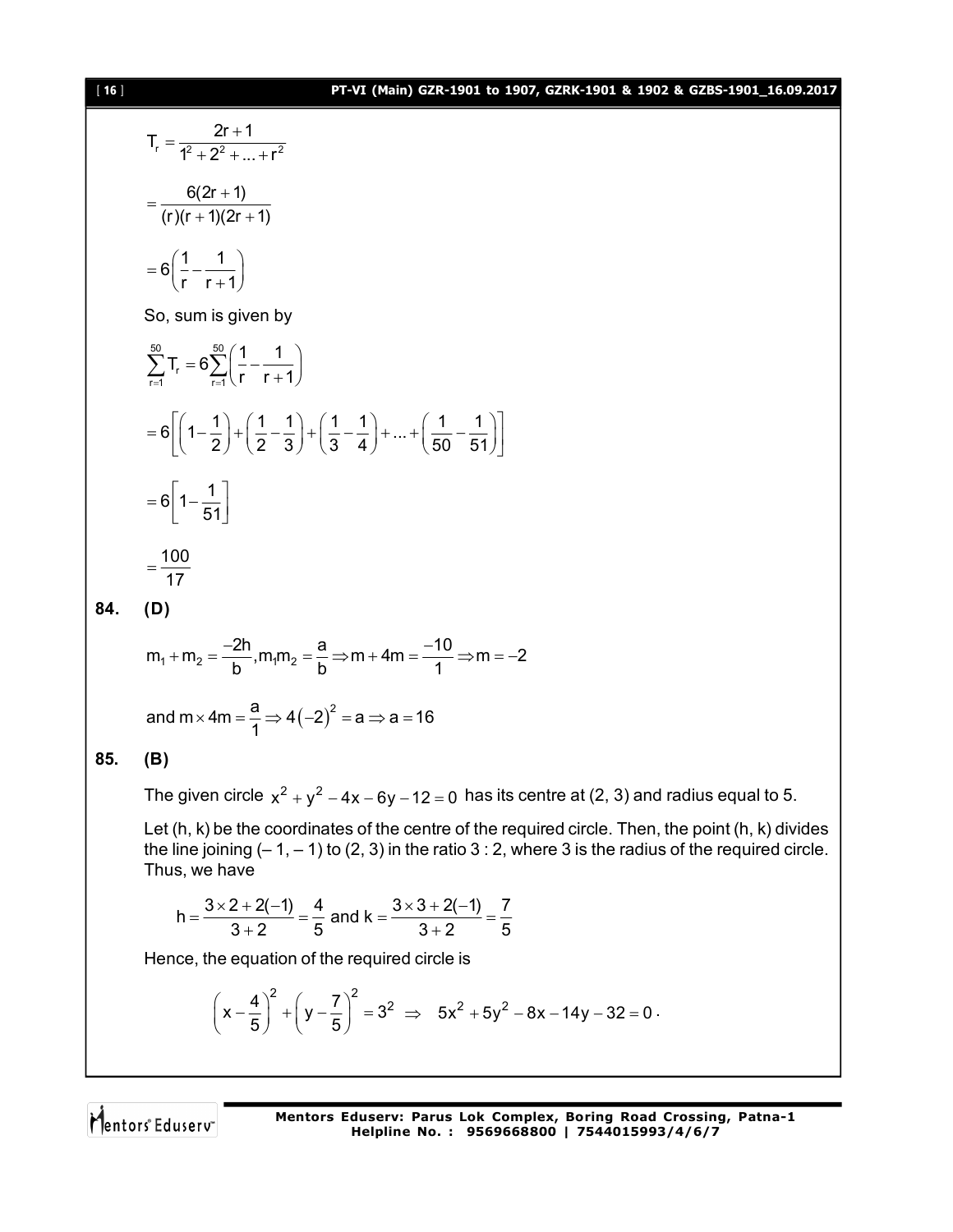## **PT-VI (Main) GZR-1901 to 1907, GZRK-1901 & 1902 & GZBS-1901\_16.09.2017** [ **17** ]